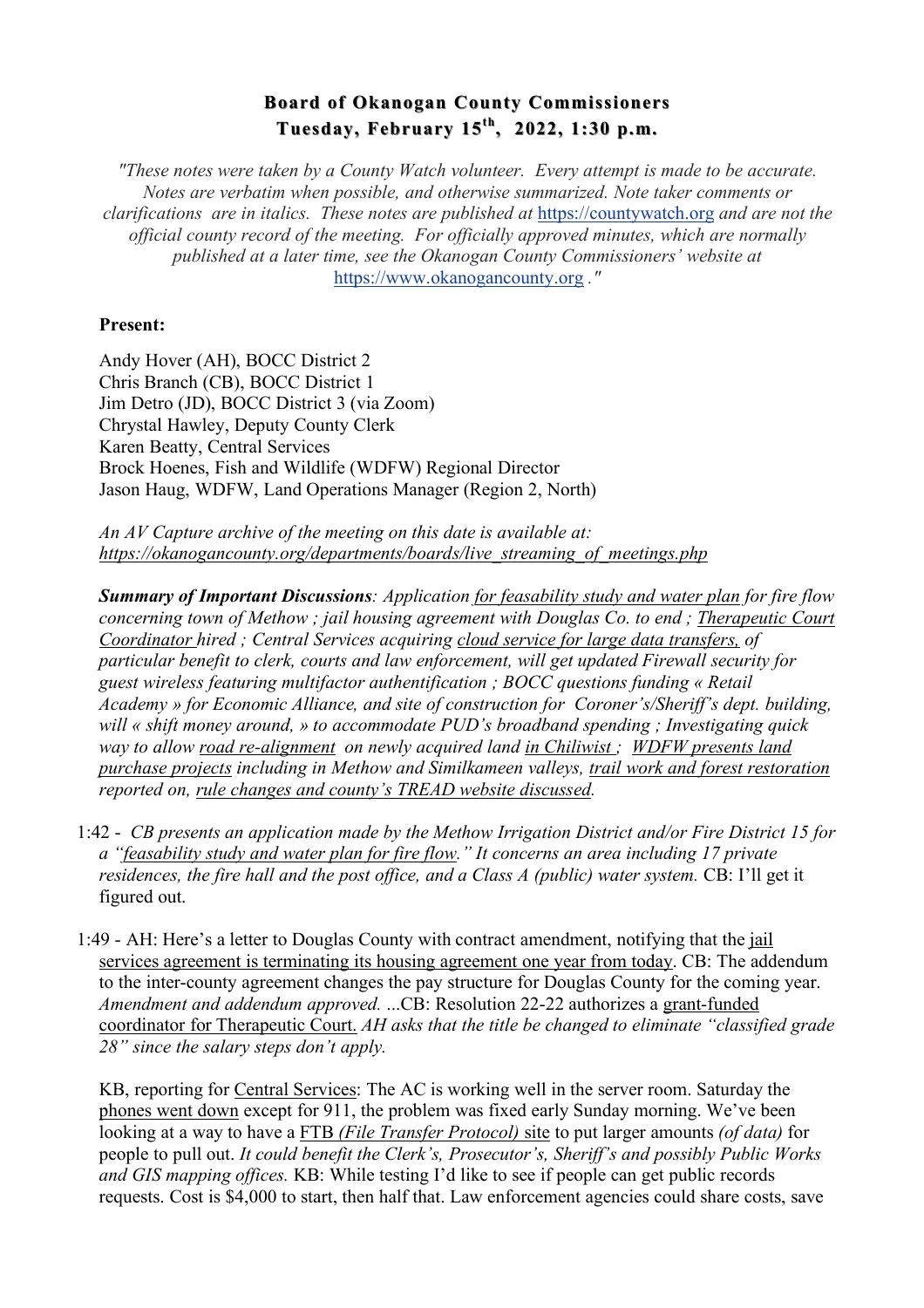from emailing reports. I'm going to work with the Omak Police Chief. He's very interested, AH: Are they encrypted? KB: Yes. ...You can also, for example, ask for files to be deleted at a specific time. *KB plans to obtain an updated version of their Firewall appliance for guest wireless which would double the access points and offer much more bandwidth, and obtain a multifactor authenticator which would generate a code for secure computer connections outside the office.*

- 2:02 *During approval of vouchers and payrolls AH remarks that if Public Health had it's own treasurer the BOCC wouldn't have to approve its payroll checks. CB mentions the Methow water study again, says it was signed by the Irrigation District.* AH: It doesn't go as far as Methow. I want to ask for a map of the district because one concern brought to me in the water banking discussion is that someone in an irrigation district couldn't just go and buy an irrigation right...
- 2:16 *-* AH: Roni *(Holder, Economic Alliance)* talked to me about \$140,000 for the Retail Academy... Is that going to be more useful in that capacity or– She has \$85,000 for an employee and \$75,000 for grants to Covid-impacted businesses... \$450,000 is a lot of money. *(Unclear what this figure refers to.)* We want to make sure we get the most *(inaudible).* CB: We have to ask that about every project. *He wonders if the building currently housing the Coroner's office and Sheriff's dept.'s (inaudible) task force, outside the shoreline but on a floodplain, should be rebuilt there or on another site. AH has talked with the engineer who sees no problem, but the Coroner needs more space. CB is worried about cost, says he will confer with the mayor and planner. AH mentions need for shifting money around, having agreed to PUD's request for \$2M to develop broadband while he had planned to allocate only a fourth of that. They discuss need to begin soon spending their ARPA (American Rescue Plan Act) funds before the 2026 deadline.*
- 2:29 *(WDFW officials arrive)* AH: We purchased land up the Chiliwist with RCO (Recreation and Conservation Office) funding. We wanted to chip seal, and Josh wanted to do some realignment, shift the road for better access. The response was... it was going to cost for the property valuation and take two years... I want to tell RCO that it's like property, just taking from one side and putting on the other... If you supported something like that, it would help to make the road better for hunters. *JH agrees to discuss this with RCO.*

WDFW report - JH: The Lands 2020 process - is a transparency process for acquisitions... There's a ranking system. We'll put *(the plans)* before a regional committee, then they go on to Olympia for technical review, website publication, purchase agreement and funding. Approval is based on conservation value, species imprint, recreation values (trails, hunting), and if the project helps simplify management. ... The Methow Conservancy has directed us to two interested landowners in the Miller's Flat area with a total of 52 acres to protect sagebrush steppe and mule deer. There are white headed, pileated and Lewis woodpeckers, native bees... There's been good recovery to grasses from the Carlton Complex fire. ...The next project is four separate DNR parcels on either side of Balky Hill Rd., close to Twisp, very steep, especially on northwest side. Golden eagle habitat. *AH is wary to purchase if access is difficult, asks where money would come from. JH says from sale of bonds, and that people can access the land. BH says this one may not be top priority. Discussion on grazing.* JH: Southern portions are sub-leased to adjacent properties, there's currently none on Mills Flat. We'd have to see if it's appealing for someone to have those smaller DNR lands. *They discuss a third purchase, 38 acres, surrounded by WDFW land, near McGlaughlin Falls on the Smilkameen.* JH: If it's posible to put all three projects forward, I'd like to. BH: Maybe not moving forward on the 38 acres. AH: You will pay more in taxes than what Ag was paying. Don't have enough water for the whole valley, and the mule deer are having a hard time. (3:00) BH: It has been a struggle crawling forward, without enough appraisers. Property values aren't stagnant. There will be a recess to apply for additional funding. ...We're putting out a bid on Eater Creek property *(Scotch Creek),* and an island on the Similkameen south of Driscoll's property. We've made improvements at the Blue Lake campground and expanded the parking lot